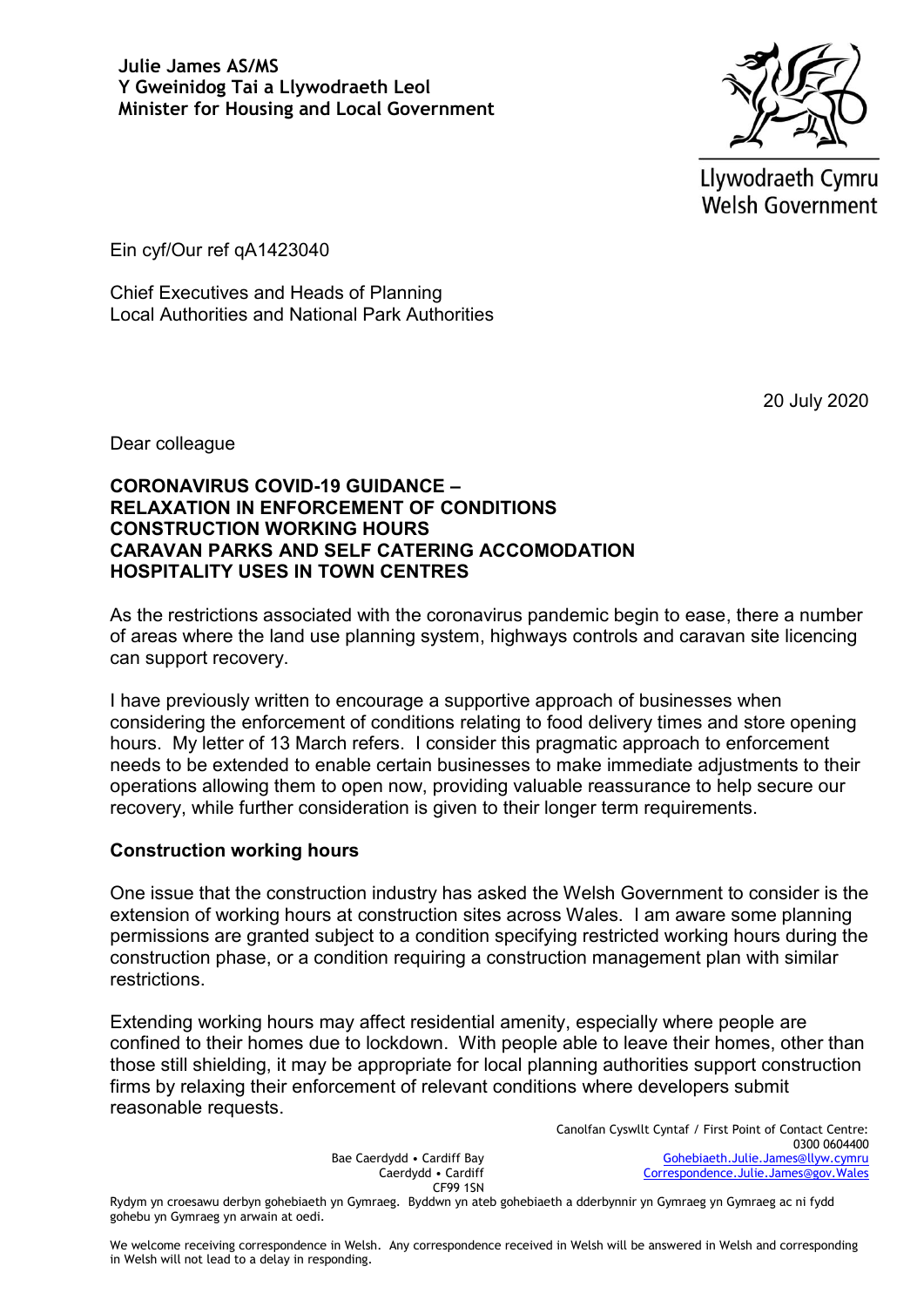Local planning authorities should not refuse informal requests to extend working hours until 9pm, Monday to Saturday without very compelling reasons for rejection. In some cases, such as in areas without residential properties, extending working hours beyond this, including allowing 24 hour working where appropriate, may be justified. In all cases, sympathetic site management should be demonstrated to mitigate local impacts and local authorities should show best endeavours to facilitate such requests.

Not all aspects of construction activity have the same impacts, and so in some cases it might be helpful to agree appropriate parameters that can enable overall working times to be extended; for example by agreeing to limit particularly loud operations, considering any proximity to noise sensitive receptors, perhaps between 9am and 5pm or another period, or ensuring noise mitigation measures into the extended working times.

I remain committed to avoiding additional pressures on the planning system at this time. In most cases, I expect agreement to temporarily extend hours of operation can be reached informally, without the need for an application process. There could be some exceptions to that default, for example if the extension sought is substantial, or would have a significant impact at a sensitive location; although local planning authorities and developers should still work to achieve agreement informally where possible.

# **Caravan parks and self-catering accommodation**

Caravan parks and self-catering accommodation are important to the Welsh economy but it has a pronounced seasonal peak in July and August, particularly for caravan parks. While there is a risk this spending may be lost to the industry, the latest consumer survey (29 June -3 July) shows that 25% of UK adults intend to go on a UK short break or holiday by September, while 35% plan on taking their next trip in October or later. The industry has identified a need to boost income and encourage recovery by supporting an extension of the season for caravan parks and self-catering accommodation which are prevented from opening all year.

Caravan sites may require two permissions: planning permission under the Town and Country Planning Act 1990; and a site licence issued under the Caravan Sites and Control of Development Act 1960. Both systems can restrict when sites can open and authorities should ensure a co-ordinated approach when dealing with enquiries from site operators.

In respect of planning permission, Technical Advice Note 13 and the Planning Conditions Circular<sup>1</sup> explain a holiday occupancy condition would be more appropriate than a seasonal occupancy condition, in areas within which the provision of permanent housing would be contrary to national and/or local policies.

In some cases a seasonal occupancy condition may be more appropriate, for example, to prevent the permanent residential use of accommodation which by virtue of its construction or design is unsuitable for continuous occupation, particularly in the winter months. Also seasonal conditions may be necessary to protect local features, for example where the site is near a fragile habitat which requires protection at particular times of year to allow seasonal breeding or winter feeding to take place.

A streamlined approach to applications made under section 73 of the 1990 Act and for site licences was proposed during discussions with the industry, Welsh Local Government Association (WLGA) and the Planning Officers Society Wales (POSW). I would encourage Authorities through POSW and the WLGA to work with the industry to develop application

<sup>1</sup> Welsh Government Circular 016/2014 The Use of Planning Conditions for Development Management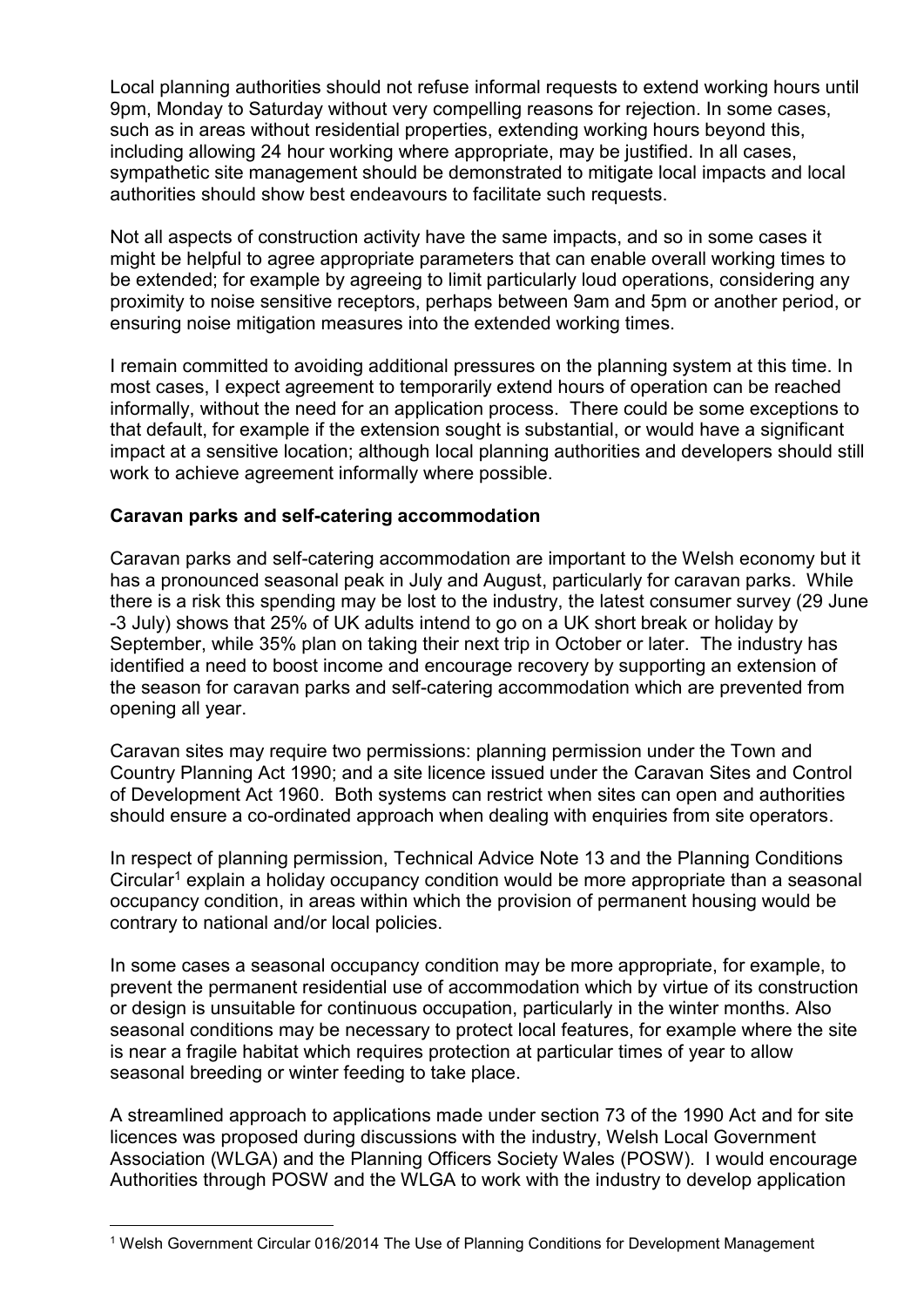procedures which minimise inconvenience and cost for applicants while providing authorities the information they need to make a decision within an efficient timescale.

I am clear that local planning authorities should support caravan sites and other selfcatering accommodation through this crisis by amending conditions to refer to holiday occupancy restrictions rather than using a season occupancy basis, where a policy need is set out in the development plan. Pursuing a seasonal occupancy restriction to protect local features should be the exception, especially between the 2020 and 2021 seasons, and any time restriction should be kept to the minimum necessary to avoid significant harm.

The imposition of site licence conditions in respect of seasonal opening restrictions should follow the same approach set out above for planning permission.

### **Hospitality uses in town centres**

As of Monday 13 July, pubs, bars and restaurants have been able to open outdoors. This latest step towards recovery is putting extra demands on our streets and public spaces. The Safer Public Spaces Guidance [\(https://gov.wales/creating-safer-public-places-coronavirus\)](https://gov.wales/creating-safer-public-places-coronavirus) offers guidance on the design principles for safer urban centres and green spaces in the context of the coronavirus pandemic.

Only being able to operate outdoors means many hospitality businesses will rely on highway space to support their business making their operations viable. The Business and Planning Bill currently progressing through Parliament will partly apply in Wales. The alcohol licensing provisions of Part 1 will apply in Wales as it is an issue reserved to the UK Government. If Royal Assent is granted, the bill in its current form, would allow the modification of premises licences to authorise off-sales for limited period.

Pavement licences will not apply in Wales. In discussion with the WLGA we intend to pursue an initial non-legislative approach to achieve a similar outcome while keeping the need for secondary legislation under review.

Placing tables and chairs on the highway requires permission under section 115E, Part VIIA of the Highways Act 1980 from the local highway authority, ensuring the needs of highway users are not significantly affected. Businesses should be provided with a single source of guidance from their respective local authorities which sets out the local highways, environmental health and land use planning requirements of using streets and public spaces. I would encourage local authorities to be supportive of businesses seeking to operate outside their usual premises, and help them to understand the regulatory requirements.

Planning is a particular complex issue as the placing of a small number of chairs and tables on the highway which are removed each night are unlikely to constitute 'development' and therefore would not require planning permission. There will be a point where a mixed use is created of highway and business use which requires planning permission. Where items are more permanently fixed to the ground, the more likely it is a building operation has taken place which would also require planning permission.

Temporary planning permission exists through Class B, Part 4 of the Town and Country Planning (General Permitted Development) Order 1995 for 28 days total in any calendar year. Authorities should work with businesses during this time to secure any necessary permissions including identifying any planning impacts which require mitigation, such as unreasonable disturbance of local residents which may require earlier closing times.